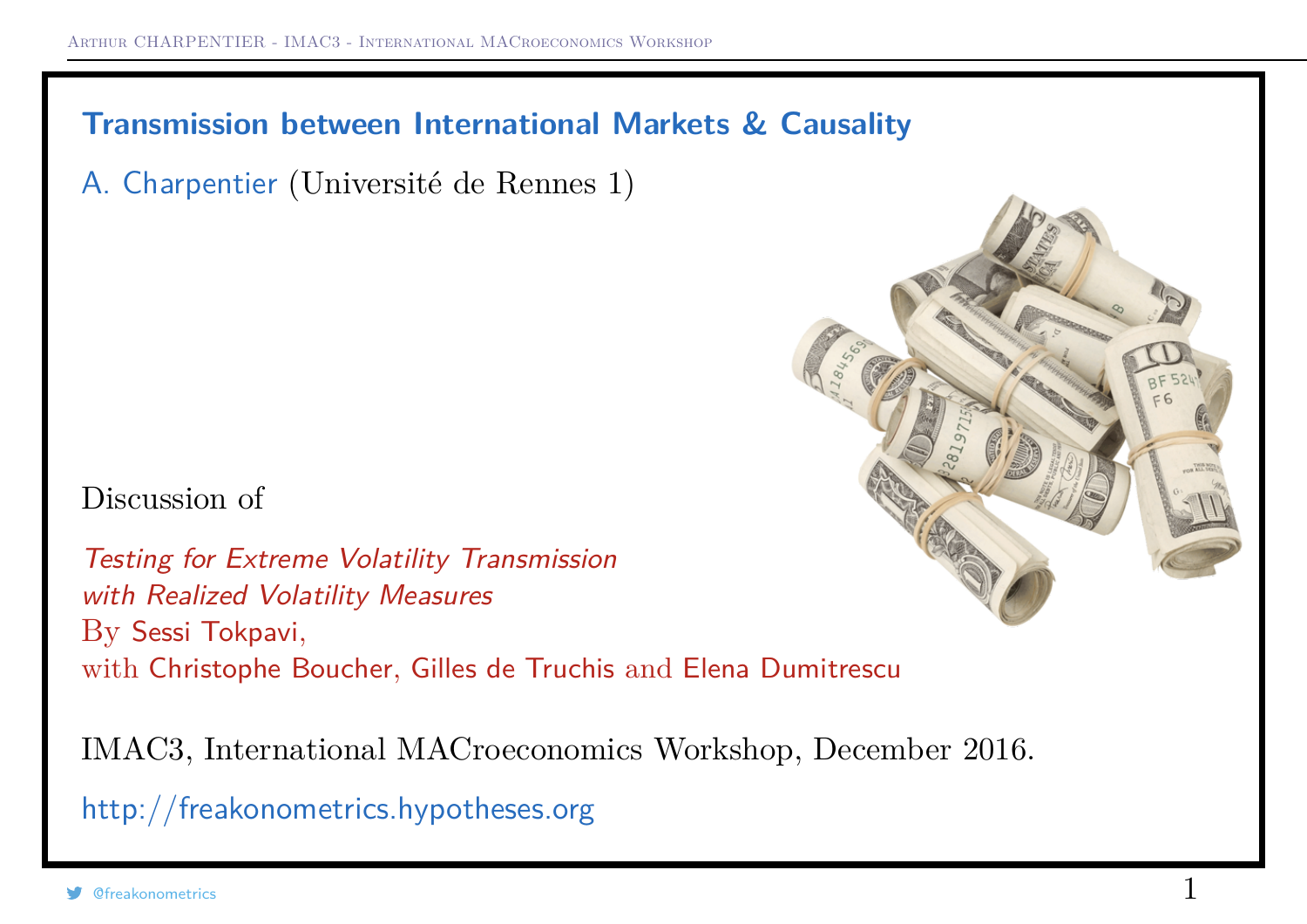## **Granger Causality**

Causality  $2 \rightarrow 1$ ,

$$
\mathbb{P}[X_{t+1}^{(1)} \in \mathcal{A} \mid \mathcal{F}_t^{(1,2)}] \neq \mathbb{P}[X_{t+1}^{(1)} \in \mathcal{A} \mid \mathcal{F}_t^{(1)}]
$$

see Granger (1969), or more conveniently

$$
f(x_{t+1}^{(1)}|x_t^{(1)}) \neq f(x_{t+1}^{(1)}|x_t^{(1)}, x_t^{(2)}).
$$

Classical interpretation on the first moment

$$
\mathbb{E}[X_{t+1}^{(1)} | \mathcal{F}_t^{(1,2)}] \neq \mathbb{E}[X_{t+1}^{(1)} | \mathcal{F}_t^{(1)}]
$$

with a linear model (VAR) it is a nullity test, i.e.

$$
X_{t+1}^{(1)} = \phi_{11} X_t^{(1)} + \underbrace{\phi_{12}}_{=0} X_t^{(2)} + \varepsilon_{t+1}
$$

See also Taamouti et al. (2012) or Bouezmarni et al. (2009).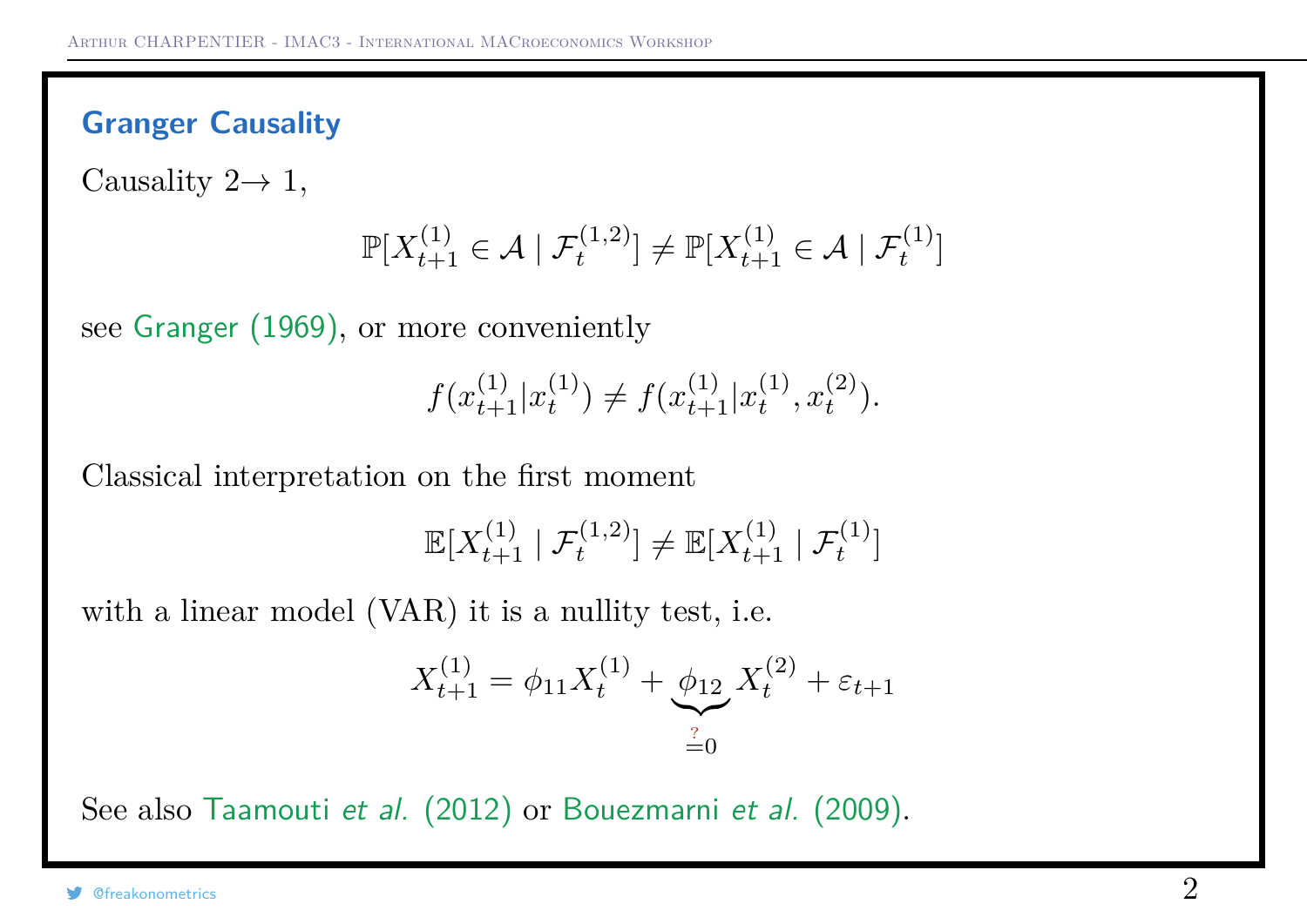#### **Volatility transmission between international markets**

Volatility transmission with High Frequency Data

Use of realized volatility to estimate the true latent process of volatility

But as mentioned in Corradi, Distaso & Fernandes (2012) it is necessary to control for the effect of jumps and microstructure noise in the log-price process when testing for spillover effects in the integrated variance.

Here volatility transmission test focuses only on extreme or large values of the volatility process.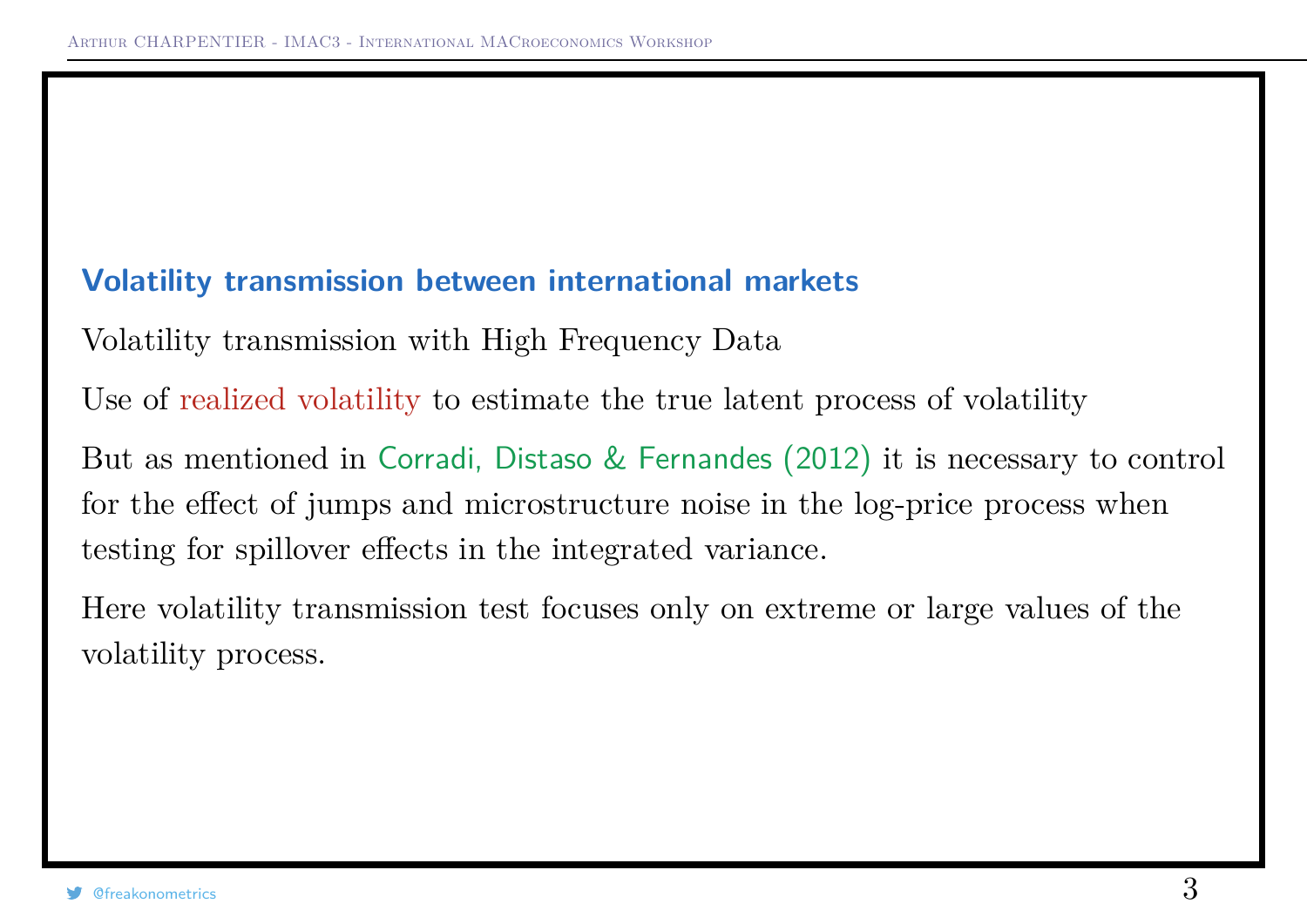# **The Model**

Underlying continous time model

$$
d\boldsymbol{p}(t) = \boldsymbol{\mu}(t)dt + \boldsymbol{\Sigma}(t)d\boldsymbol{W}_t + \boldsymbol{\xi}d\boldsymbol{N}_t
$$

with  $J(t) = \xi(t) dN_t$ .

From an econometrician perspective, we have discrete time observed return  $T =$  number of days and  $M = \Delta^{-1} =$  number of intraday returns,

$$
\boldsymbol{r}_{t+j\Delta} = \boldsymbol{p}_{t+j\Delta}^{\star} - \boldsymbol{p}_{t+(j-1)\Delta}^{\star} \text{ where } \boldsymbol{p}_{t+j\Delta}^{\star} = \boldsymbol{p}_{t+j\Delta}^{\star} + \boldsymbol{\epsilon}_{t+j\Delta}
$$

Realized variance (see Barndorff-Nielsen & Shephard (2001)) is

$$
\boldsymbol{RV}_{t,M} = \sum_{j=1}^{M} \boldsymbol{r}_{t-1+j\Delta} \boldsymbol{r}_{t-1+j\Delta}^\mathsf{T}
$$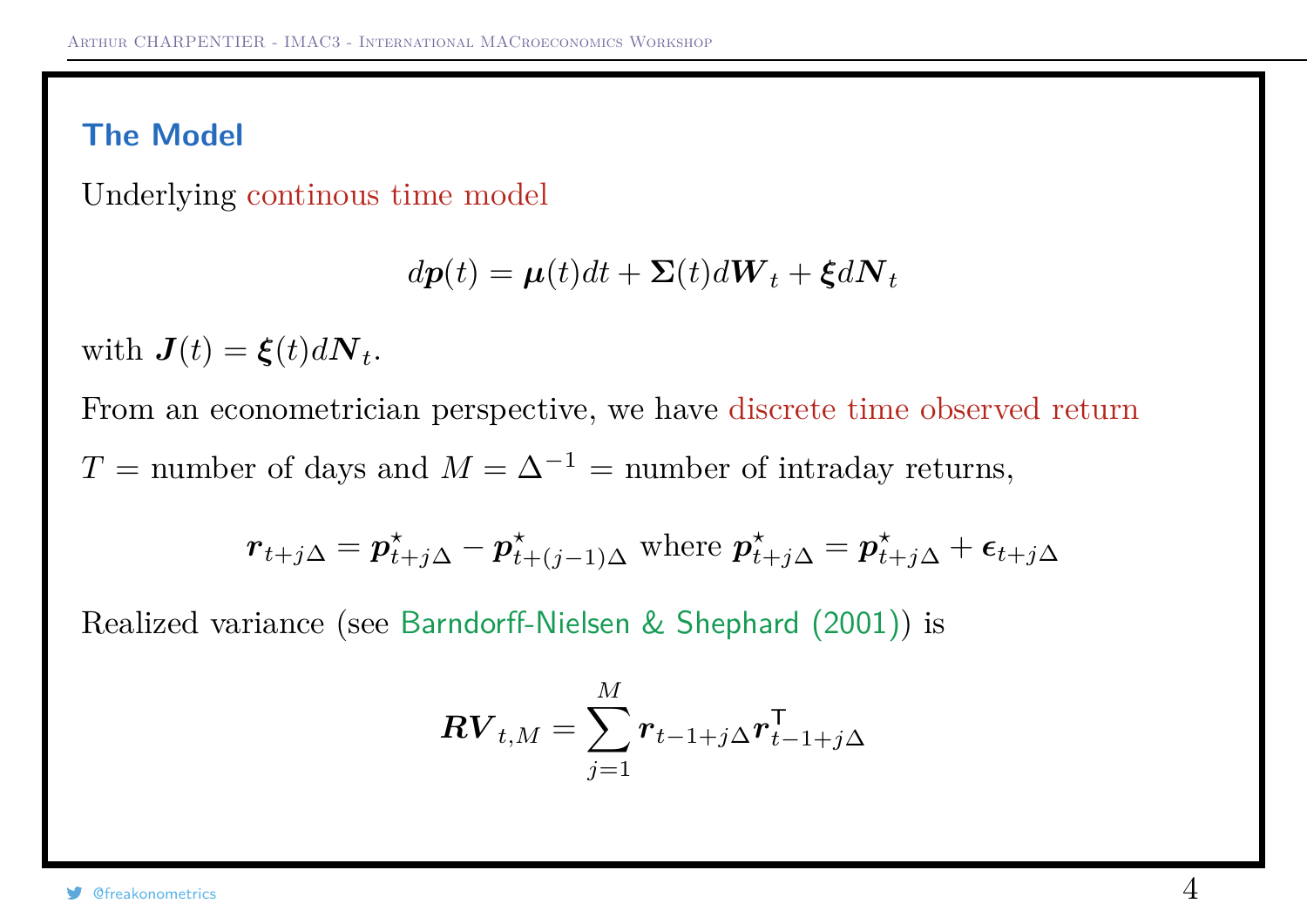## **Inference**

Quadratic variation is 
$$
\mathbf{Q}\mathbf{V}_{t+1} = \underbrace{\int_{t}^{t+1} \mathbf{\Sigma}(\tau) d\tau}_{\mathbf{IV}_{t+1}} + \underbrace{\sum_{\tau=t}^{t+1} \mathbf{J}(\tau) \mathbf{J}(\tau)}_{\mathbf{JV}_{t+1}} \mathbf{A} \text{ consistent}
$$

nonparametric estimator of  $QV_{t+1}$  (see Barndorff-Nielsen & Shephard (2002)) is  $\boldsymbol{RV}_{t,M}, \,\text{since } \boldsymbol{RV}_{t,M}$ P  $\stackrel{\mathbb{I}}{\rightarrow} \mathbf{Q}_t$  as  $M \rightarrow \infty$ .

A consistent nonparametric estimator of *IV <sup>t</sup>*+1 (see Barndorff-Nielsen & Shephard  $(2002)$ ) is  $BV_{t,M}$  (bipolar variation), with

$$
\bm{BV}_{t,M} = \frac{\pi}{2} \sum_{j=2}^M |\bm{r}_{t-1+j\Delta}||\bm{r}_{t-1+(j-1)\Delta}^{\mathsf{T}}|
$$

 $\mathbf{IV}_t$  = integrated variance, with cdf  $F_t(\cdot)$ , and maginal quantile functions  $q_{i,t}(\cdot)$ . Extrem periods are defined as  $z_{i,t}(\alpha) = \mathbf{1}(IV_{i,t} > q_{i,t}(\alpha)).$ 

For non causality  $2 \to 1$ , test here  $H_0: \mathbb{E}[z_{1,t}(\alpha)|\mathcal{F}_{t-1}^{(1,2)}] = \mathbb{E}[z_{1,t}(\alpha)|\mathcal{F}_{t-1}^{(1)}].$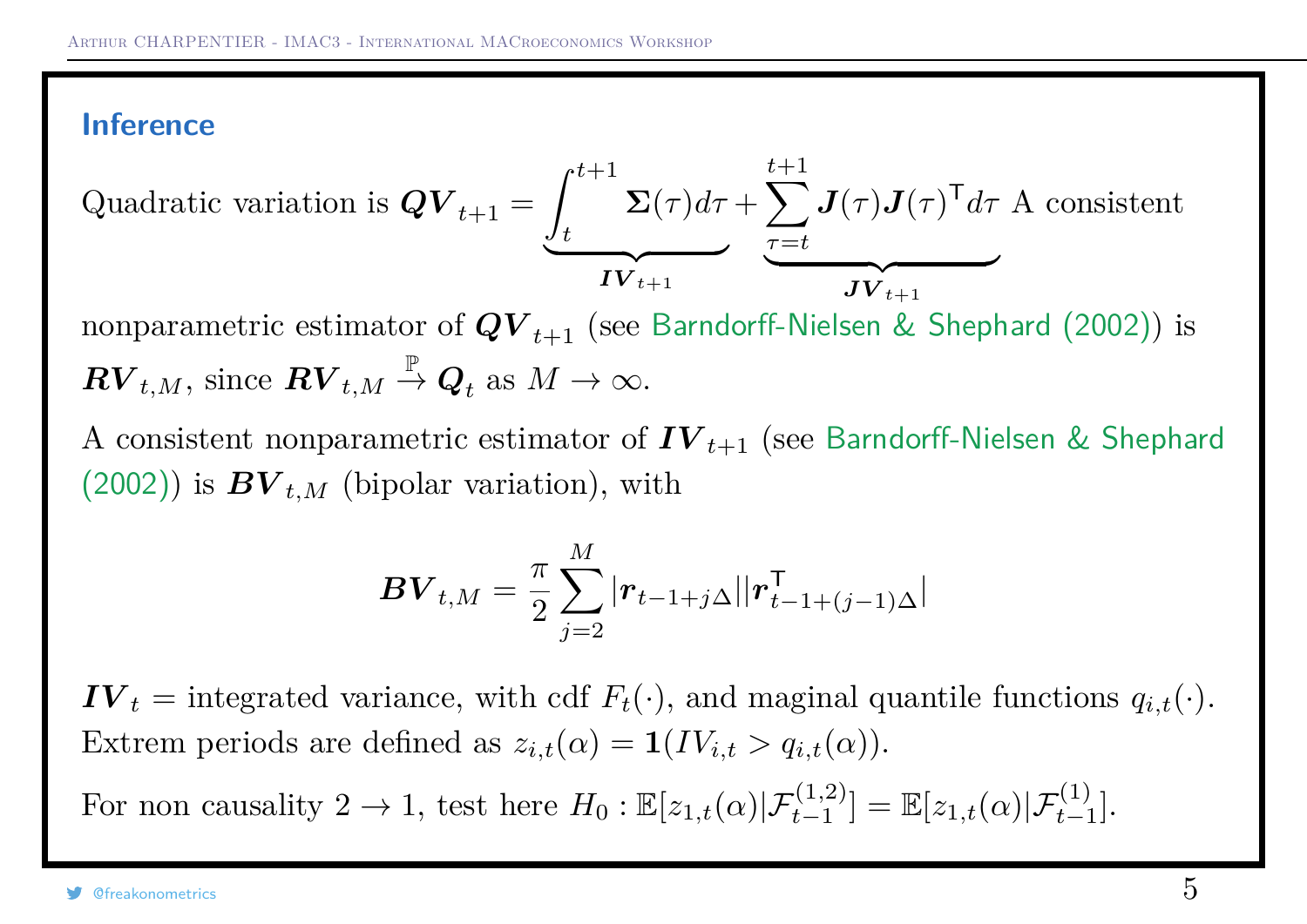# **A** model for  $q_t(\alpha)$

Consider a heterogeneous autoregressive quantile model (HARQ), see Zikes & Barunik (2014)

$$
\boldsymbol{q}_t(\alpha) = \boldsymbol{\theta}_1 + \boldsymbol{\theta}_2\boldsymbol{IV}_{t-1} + \boldsymbol{\theta}_3\overline{\boldsymbol{V}}_t^{(5)} + \boldsymbol{\theta}_4\overline{\boldsymbol{V}}_t^{(22)} + \boldsymbol{\varepsilon}_t
$$

with *V* (*J*)  $t^{(J)} = \frac{1}{J}$  $\frac{1}{J}\sum_{j=1}^J \bm{IV}_{t-j}.$ 

Using Koenker & Bassett Jr (1978), estimate *θ<sup>i</sup>* by solving

$$
\underset{\boldsymbol{\theta} \in \mathbb{R}^4}{\text{argmin}} \left\{ \frac{1}{T} \sum_{t=2}^T (\alpha - \mathbf{1}(u_{i,t} < 0)) \cdot u_{i,t} \right\} \text{ where } u_{i,t} = \widehat{IV}_{i,t} - q_{i,t}(\alpha, \boldsymbol{\theta})
$$

and then set  $\widehat{z}_{i,t}(\alpha) = \mathbf{1}(\widehat{IV}_{i,t} > \widehat{q}_{i,t}(\alpha)).$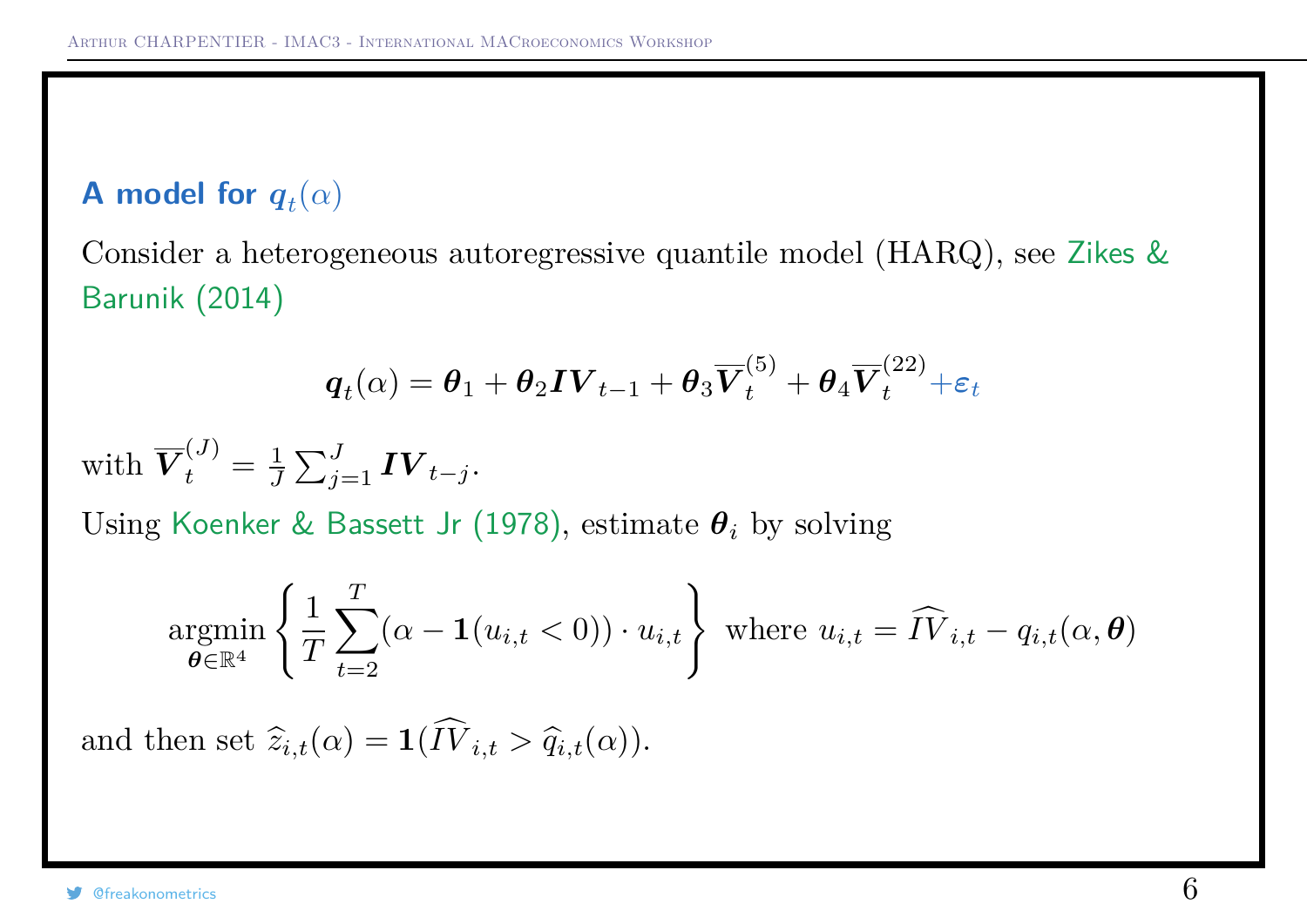#### **Cross-covariance at lag-order** *h*

Then compute cross-covariances

$$
\widehat{\rho}_h^{(1,2)} = \frac{\widehat{C}_h^{(1,2)}}{\alpha(1-\alpha)} \text{ with } \widehat{C}_h^{(1,2)} = \frac{1}{T-j} \sum_{t=1+j}^T [\widehat{z}_{1,t}(\alpha) - (1-\alpha)][\widehat{z}_{2,t}(\alpha) - (1-\alpha)]
$$

and consider Ljung & Box (1978)'s statistics,

$$
\widehat{Q}_{H}^{(1,2)} = T(T+2) \sum_{h=1}^{H} \frac{\widehat{p}_{h}^{(1,2)}\widehat{q}}{T-h}
$$

Under  $H_0$ ,  $\widehat{Q}_H^{(1,2)} \sim \xi^2(H)$  as  $T, M, \to \infty$ .